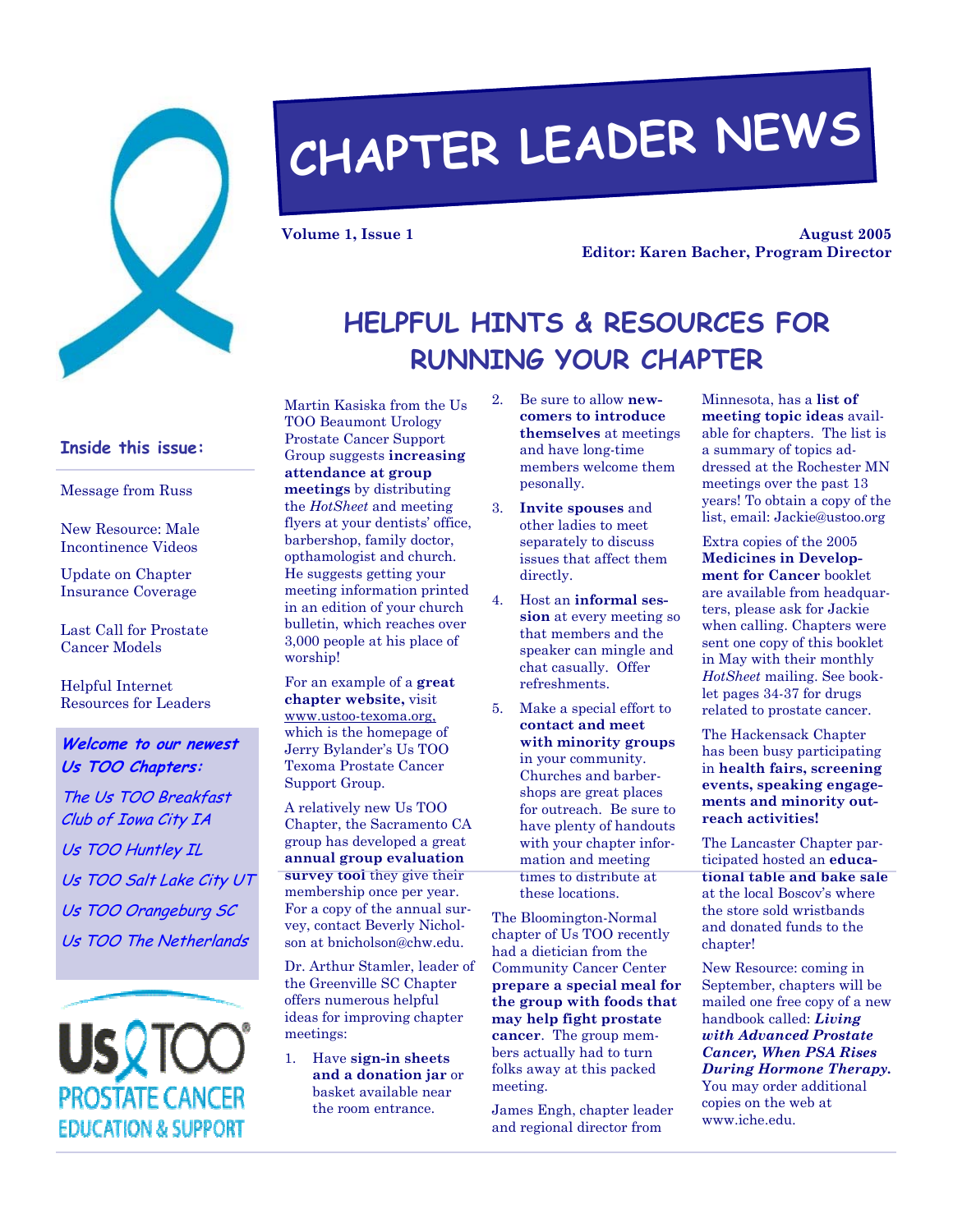## **A Message from Russ — By Russ Gould, Chapters' Committee Chair**

Good News for Chapter Leaders!

We are pleasantly overwhelmed, but not surprised, by the outcry for help by chapter leaders regarding meeting content and management assistance. These requests for assistance were noted in both the chapter survey results as well as in live conversations with numerous chapter leaders. As Chairman of the Chapters' Committee, I have agreed to focus the majority of my Us TOO efforts toward making running chapters and serving group members easier and more effective for you, the chapter leader.

Also toward accomplishing this goal, Karen Bacher, Us TOO Program Director at Headquarters, will devote the major part of her time assisting me in accomplishing this goal. Karen is very capable, dedicated and a pleasure to work with, she will have a major impact on the implementation of this new

initiative. We have already implemented some of your ideas by adding the helpful hints and resources section in this newsletter as well as expanding the Chapter Leader Resource section of our updated website (www.ustoo.org). Please keep a copy of your chapter leader newsletters and visit our website often!

New meeting topics: Two new Power Point presentations have been added to the Chapter Leader Resource section of the website this month. The first is on **Exercise and Prostate** Cancer. We plan on adding more presentations on this topic in the future as Karen is a certified personal trainer and has access to many resources on this issue. The second presentation is **When Someone You Love Has Cancer**. Your survey replies showed that 25% of date us as well. the meeting attendees are caregivers. Accordingly, several of you have re-

quested resources for family members of your group members. We hope you find these presentations helpful. The chapter survey results showed that assistance with meeting topics is your number one request. Please be patient as we continue to assemble more resources for you. Please send *your* most popular or unique meeting topics to karen@ustoo.org so that we can share them with other leaders in future issues of the chapter leader newsletter.

One of my best ways of communicating with you to provide help for you and your chapter is using email. We still do not have an email contact for all chapters. Please send your email address to Karen if you have not already done so. If your email address has changed recently, please be sure to up-

#### **Us TOO Headquarters answers the question many chapters ask:**

#### **"What have you done for me lately?"**

**Us TOO Headquarters is pleased to summarize our accomplishments from the first 6 months of 2005!** 

**\* New, improved, more helpful, more informative Us TOO website is launched. Visit it often at www.ustoo.org. One of the many helpful sections for chapter volunteers is the new** *Chapter Leader Resources* **section!** 

**\* Four new power point presentations are created, updated and posted on the chapter leader resources section. They include: Supplement of the Month: Water, Exercise and Prostate Cancer, When Someone You Love Has Cancer, Interdisciplinary Treatment. In addition, we updated our general Us TOO Awareness presentation.** 

**\* Re-established Legislative Awareness and Advocacy Committee. Lobbied on behalf of men with prostate cancer regarding 1) Competitive Acquisition Program for prescription drug access through Medicare/Medicaid 2) compassionate use status for new drug to reduce bone pain 3) initiative to block the suggested discontinuation of coverage by Medicare/Medicaid for drugs needed to treat erectile dysfunction.** 

**\* Introduced new products for chapter leaders and members: Circles of Love Care Kits which include our new book and music CD, new Us TOO Help & Hope brochure describing the programs and services of Us TOO, new chapter meeting posters, bone health brochure, osteonecrosis of the jaw brochure.** 

**\* Expanded outreach of our on-line support groups.** 

**\* Continued our distribution of cutting edge information on issues affecting prostate cancer patients through our monthly** *Hotsheet* **and News You Can Use newsletters.** 

**\* Introduced new awareness products: the "***strive for a cure"* **wristbands and blue ribbon car magnets.** 

**Still to come in the second half of 2005:** 

**New hormone therapy brochure New rising PSA brochure New "Living with Advanced PC" booklet Videos and DVD's on male incontinence treatment New Chapter of the Year Award program**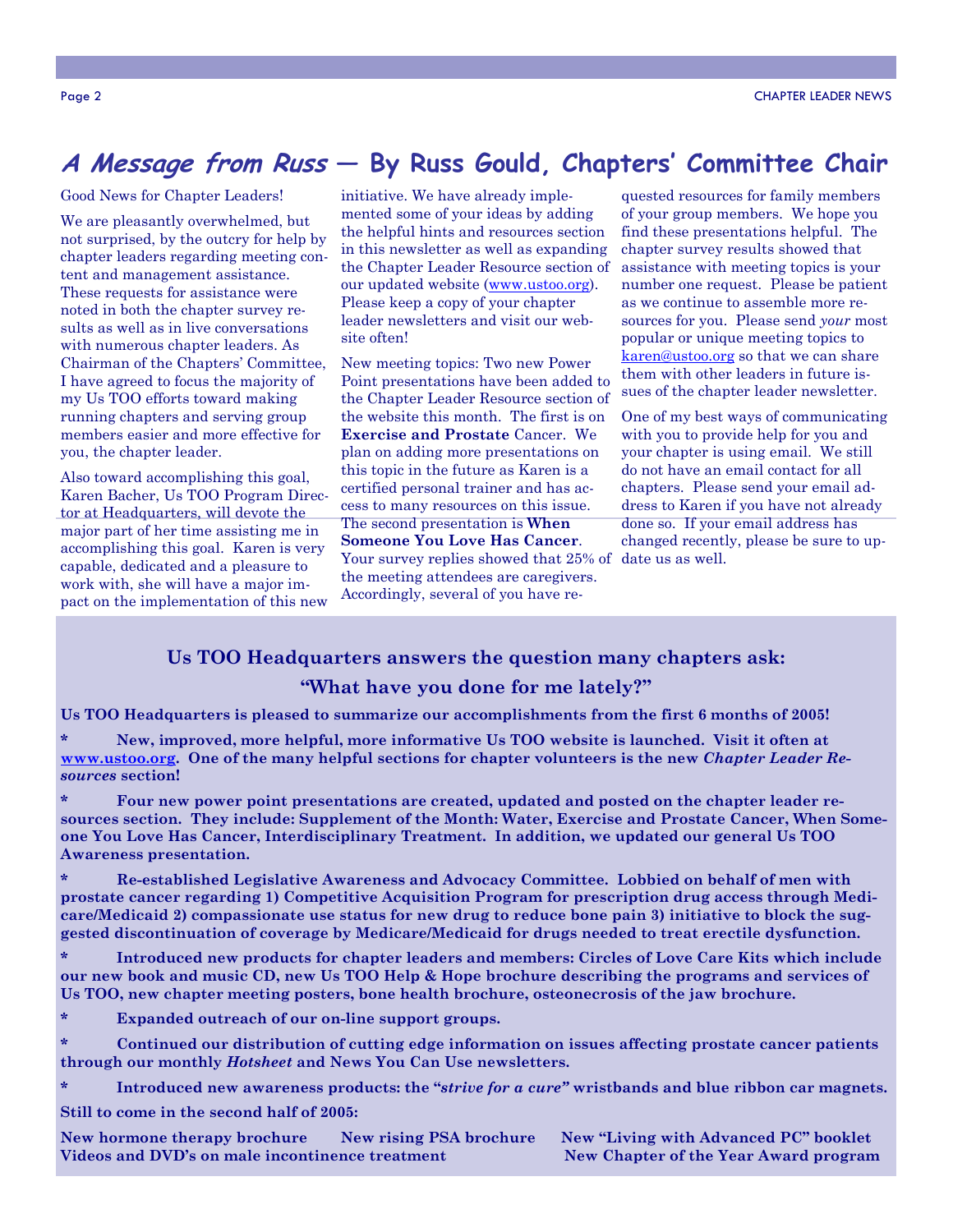#### Volume 1, Issue 1 Page 3

## **Us TOO Chapter Spotlight Shines on Austin TX!**

Congratulations to the Us TOO Chapter of South Austin Texas for arranging such a great fall schedule of outreach activities. Mike Jones, chapter leader, has 22 speaking engagements set up for the fall as well as a prostate cancer screening event in September for prostate cancer awareness month. In addition, the South Austin group will have a booth at an upcoming hotrod show where they will be spreading the word about prostate cancer and the importance of screening. To learn how Mike manages to do it all, email: mjones221@austin.rr.com.

## **Last Chance to Request Prostate Cancer Models**

We have just a few PC growth models available for chapter use. Models are available by request at no charge to chapters. The models are great visual aids for health fairs, speaking engagements and displays at screening events. To order, simply contact Jackie at headquarters.

## **New Survey On Us TOO Website Homepage**

Are you or someone you know currently facing hormone refractory prostate cancer? If yes, please visit our website and participate in an important survey. Visit www.ustoo.org and click on the survey link.

#### **Chapters Receive Discount on Patient Resources**

In order to help chapters better serve their members and communities, we have reduced pricing on our key resources and awareness products. Please note the item and new lower prices below:

| <b>Circles of Love Care Kit</b>                         | \$15 | Patient Resource Kit \$10        |            |
|---------------------------------------------------------|------|----------------------------------|------------|
| Circles of Love Music CD \$10 Circles of Love Book \$10 |      |                                  |            |
| <b>Blue Ribbon Car Magnet \$4</b>                       |      | $100 \text{ O} \& \text{A}$ Book | $\sqrt{5}$ |

These prices apply to chapter purchases only and must be made via phone or fax order only.



**Leaders: be sure to visit** 



FOR CHAPTERS TO RECEIVE NEW RESOURCES AND ADVO-CACY ALERTS: WE MUST HAVE AT LEAST ONE EMAIL ADDRESS FOR EACH CHAPTER**. PLEASE SUBMIT YOUR ADDRESS TO: KAREN@USTOO.ORG** 

## **New Resource: Videos & DVD's on Male Incontinence Treatment**

American Medical Systems has donated patient education VHS videos and DVD's on male incontinence treatments. Specifically, the materials supply information on the AMS Urinary Control System (a pump and cuff device) and the Vance Male Sling. These materials are available by request to chapters only. To receive your

*free* copy of the VHS or DVD, please contact Jackie at our headquarters' office. Chapters are limited to one copy, please specify either one VHS videotape or one DVD when ordering. Limited supply available.

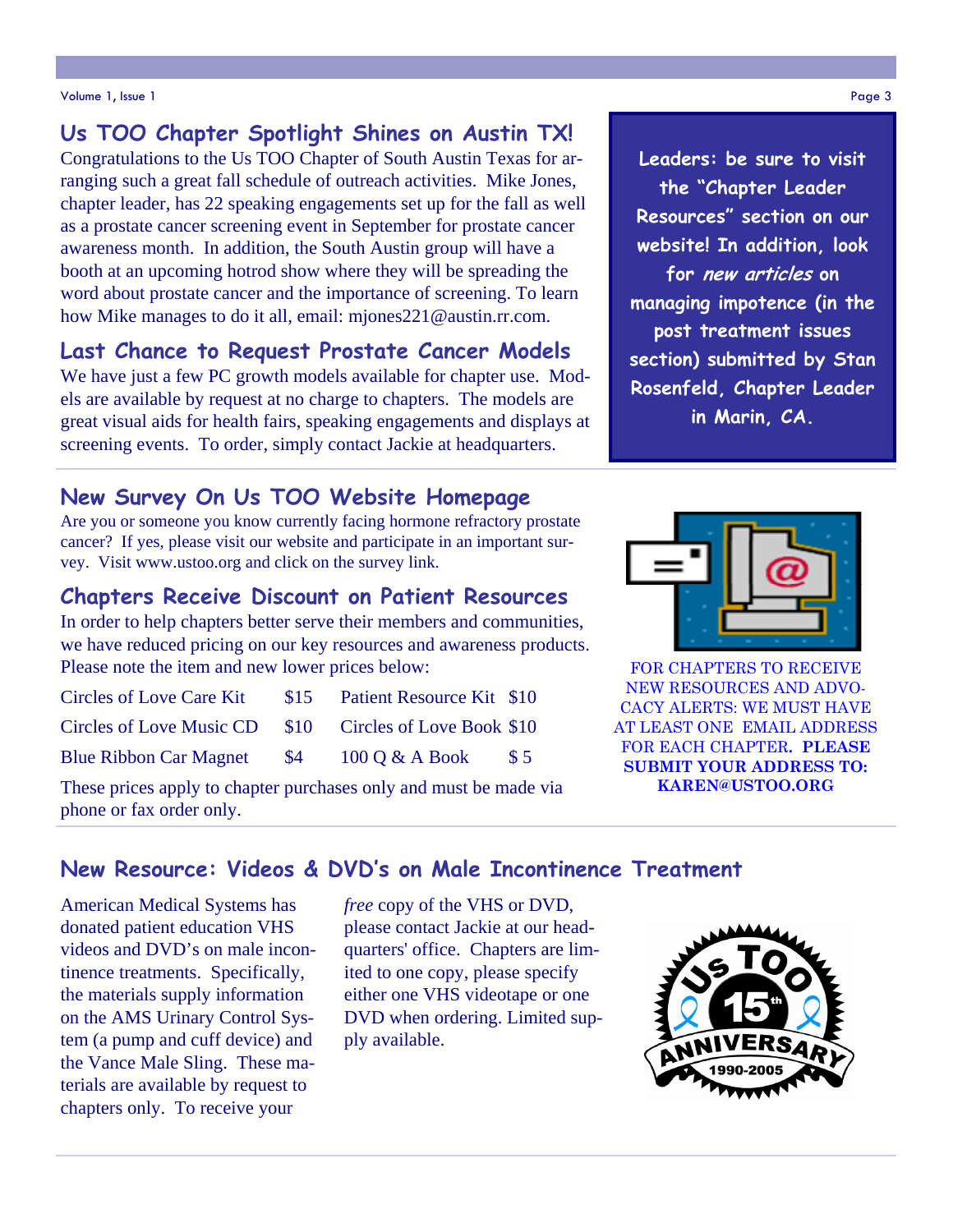## **Review of Insurance Coverage For Chapters & Volunteers**

#### Update from Tom Kirk, CEO/President

I have had some inquires about what insurance coverage Us TOO International provides so I have made some calls with our carriers to provide the latest information. There are three types of plans that Us TOO carries.

The first is Workers Compensation and Employer's Liability which is required by law and protects the staff from bodily injury or *illness*.

Second, we have Commercial General Liability insurance which covers issues such as Property Damage and Bodily Injury. This protects our office equipment, computers and furniture from such things as lightening or fire loss, or medical expense coverage from an "occurrence" such as a fall. Our policy covers only the International Headquarters executive officers, directors and staff only with respect to their duties for the organization and excludes the Chapter volunteers.

We received good advice from Roland Young, one of our Regional Directors, when he told us that he knows many Us TOO volunteers have taken coverage on their home owner's liability policy to cover their work as unpaid volunteers. He referred to this as Personal Injury Liability Insurance. Also, most of the support group

meetings are held in facilities such as hospitals or religious facilities that carry liability insurance which cover personal injury such as a fall.

Finally, Us TOO has a policy for Directors and Officers Liability. All Us TOO Chapters within the United States are included in this coverage "for wrongful acts which arise solely out of the discharge of duties" on behalf of Us TOO. This is often referred to as errors and omissions coverage and covers such wrongful acts as errors, breach of duty and alleged mismanagement of funds or violations of employment practices. Some personal injury and publishers liability is provided for such things as copyright or trademark infringement, slander or libel.

For example, there is no coverage for dishonest, fraudulent, criminal or malicious wrongful acts nor claims that "arise from bodily injury, death, mental anguish or emotional distress." This policy is for \$1million a year.

I hope this provides some degree of information on the Us TOO International insurance coverage, when you need more information, do not hesitate to ask. This can be a complex area.





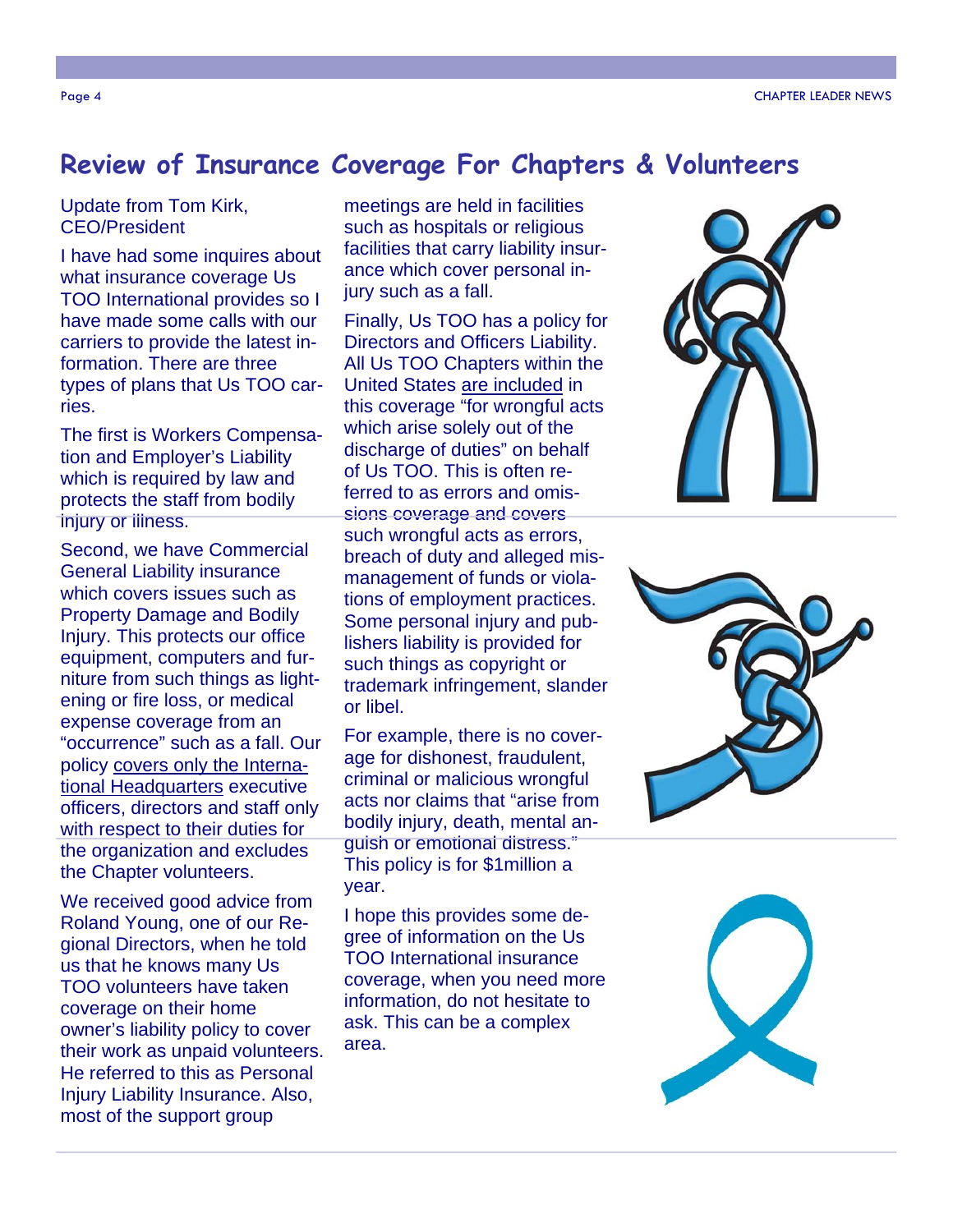# **Diet Guidelines from AICR**

The American Institute for Cancer Research recommends the following guidelines in their booklet "Reducing your Risk of Prostate Cancer:" Choose a diet rich in a variety of plant based foods. Eat plenty of vegetables and fruits (including cooked tomatoes as a source of lycopene). Select foods low in salt and fat. Drink alcohol in moderation, if at all. Prostate cancer patients may want to eat two servings of soy products per day as part of their mostly plant based diet. Previous studies suggest that selenium and vitamin E may have preventative effects. While they do not recommend taking selenium supplements, they suggest selecting the following good sources of selenium: brazil nuts, whole grains, sunflower seeds, wheat germ, seafood, poultry and lean meats. They suggest talking with your doctor about vitamin E supplements as well.

Helpful Internet Resources for Chapter Leaders and Members

**People Living with Cancer WWW.PLWC.ORG Erectile Dysfunction Information Center WWW.CURE-ED.ORG American Urological Association WWW.UROLOGYHEALTH.ORG Sexual Function Advisory Council AFUD WWW.IMPOTENCE.ORG National Institute of Health: Clinical Trials WWW.CLINICALTRIALS.GOV National Center for Complementary & Alternative Medicine HTTP://NCCAM.NIH.GOV Save these sites!** 

Please note that the special number that was formerly used by Mary Beth (800-298-1098 pin 01) is no longer in service. Please contact Karen at 800-808-7866 for all your chapter needs. To place orders for kits, wristbands, magnets or other resource materials, please contact Jackie at 800-808-7866.